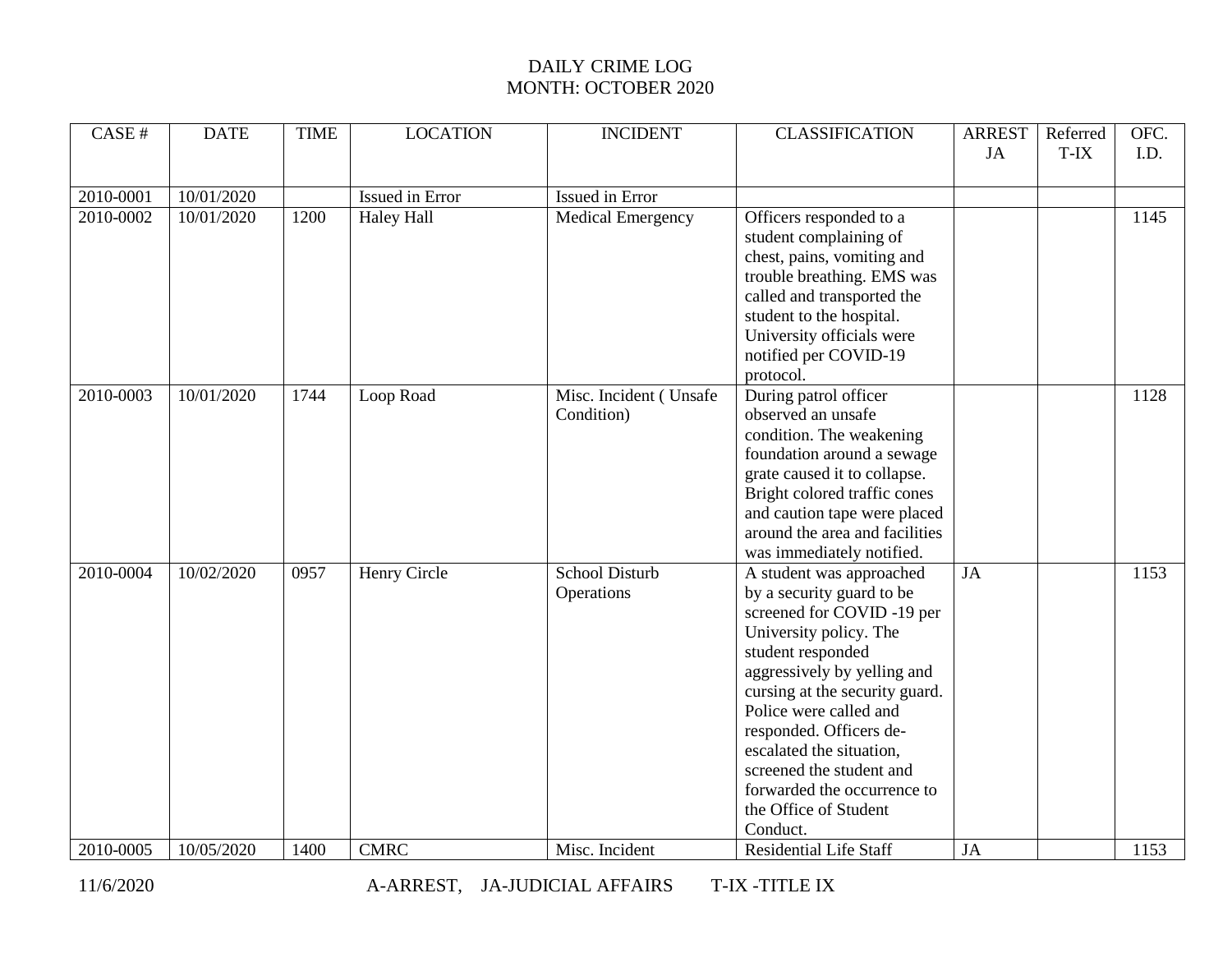|           |            |      |                       | (Unauthorized Entry)             | observed two individuals<br>who are former students<br>leaving the building that<br>should not have been in the<br>building due to visitation<br>restrictions. An investigation                                                                                                                                                                                                                           |      |      |
|-----------|------------|------|-----------------------|----------------------------------|-----------------------------------------------------------------------------------------------------------------------------------------------------------------------------------------------------------------------------------------------------------------------------------------------------------------------------------------------------------------------------------------------------------|------|------|
| 2010-0006 | 10/09/2020 | 1700 | Robinson Hall         | Domestic Assault (Off<br>campus) | is being conducted.<br>A student advised police<br>they have been being<br>mentally and physically<br>abused by a former domestic<br>partner. The student was<br>advised of how to file a<br>protective order and<br>instructed to report the<br>occurrences in the<br>jurisdiction of occurrence.<br>They were also advised of<br>university counseling<br>services. Referred to the<br>Title IX office. | T-IX | 1144 |
| 2010-0007 | 10/12/2020 | 1830 | Tubman Hall           | Domestic Dispute                 | A student informed police<br>they are having domestic<br>disputes with a former<br>domestic partner (non -<br>student) about being<br>pregnant and abortion.<br>Threats of harm have been<br>made by phone. Student was<br>advised of how to file a<br>protective order and safety<br>measures have been put in<br>place to restrict access to the<br>non-student. Referred to<br>Title IX.               | T-IX | 1128 |
| 2010-0008 | 10/12/2020 | 2115 | <b>East Promenade</b> | <b>Property Damage</b>           | <b>Student Center Staff</b><br>informed police that the                                                                                                                                                                                                                                                                                                                                                   |      | 1142 |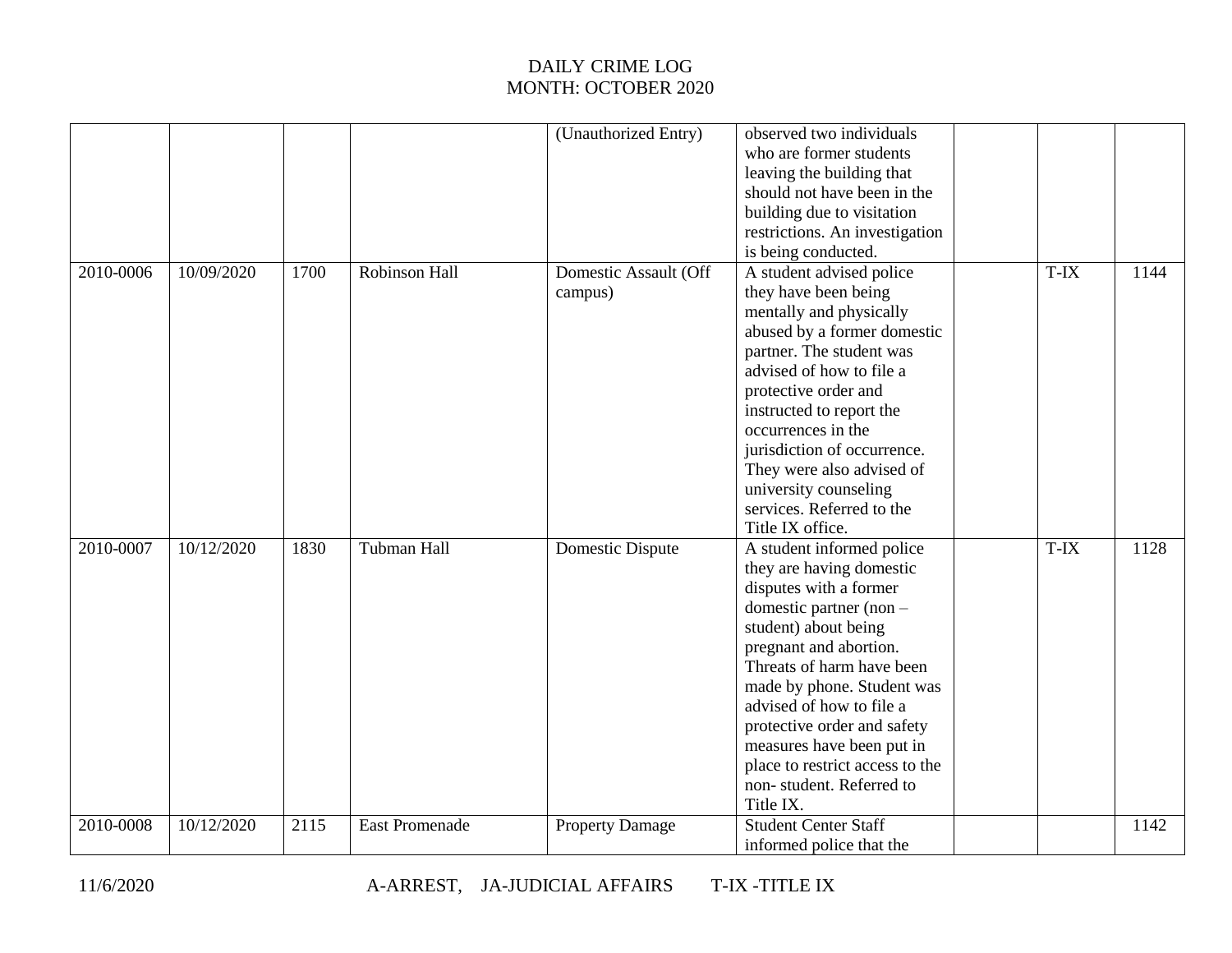|           |            |      |                        |                                                       | temperature reader near the<br>loading dock of the building<br>was damaged. The<br>information was passed on<br>to the proper persons for<br>replacement or repair by the<br><b>Student Center Staff.</b>                                                                                                    |    |      |
|-----------|------------|------|------------------------|-------------------------------------------------------|--------------------------------------------------------------------------------------------------------------------------------------------------------------------------------------------------------------------------------------------------------------------------------------------------------------|----|------|
| 2010-0009 | 10/18/2020 | 1720 | McKeldin Gym           | Misc. Incident<br>(Domestic Abduction,<br>Off-Campus) | Police Communication's<br>Operator was advised by a<br>senior staff member a<br>student reported being<br>abducted by their domestic<br>partner and was on the line<br>with them. Investigation<br>revealed the student at their<br>parent's house. The incident<br>was investigated by PG<br>County Police. |    | 1142 |
| 2010-0010 | 10/19/2020 | 1200 | <b>MLK</b>             | Misc. Incident<br>(Contracted Employee<br>Complaint)  | A faculty member made<br>police aware of a student<br>who had a complaint about a<br>contracted employee. An<br>investigation was conducted<br>and the contracted employee<br>was permanently removed<br>from campus.                                                                                        |    | 1144 |
| 2010-0011 | 10/21/2020 | 0124 | Tubman Hall            | Fire Alarm                                            | Officers responded to a fire<br>alarm. Investigation revealed<br>a student curling hair<br>activated the smoke alarm.<br>The room was aired out and<br>the alarm reset. No one was<br>evacuated from the building.                                                                                           |    | 1145 |
| 2010-0012 | 10/21/2020 |      | <b>Issued in Error</b> | Issued in Error                                       | Issued in Error                                                                                                                                                                                                                                                                                              |    |      |
| 2010-0013 | 10/21/2020 | 1809 | Henry Admin            | Misc. Incident (<br>Marijuana Odor)                   | Officers responded to a<br>complaint of the odor of<br>marijuana in the area. A                                                                                                                                                                                                                              | JA | 1128 |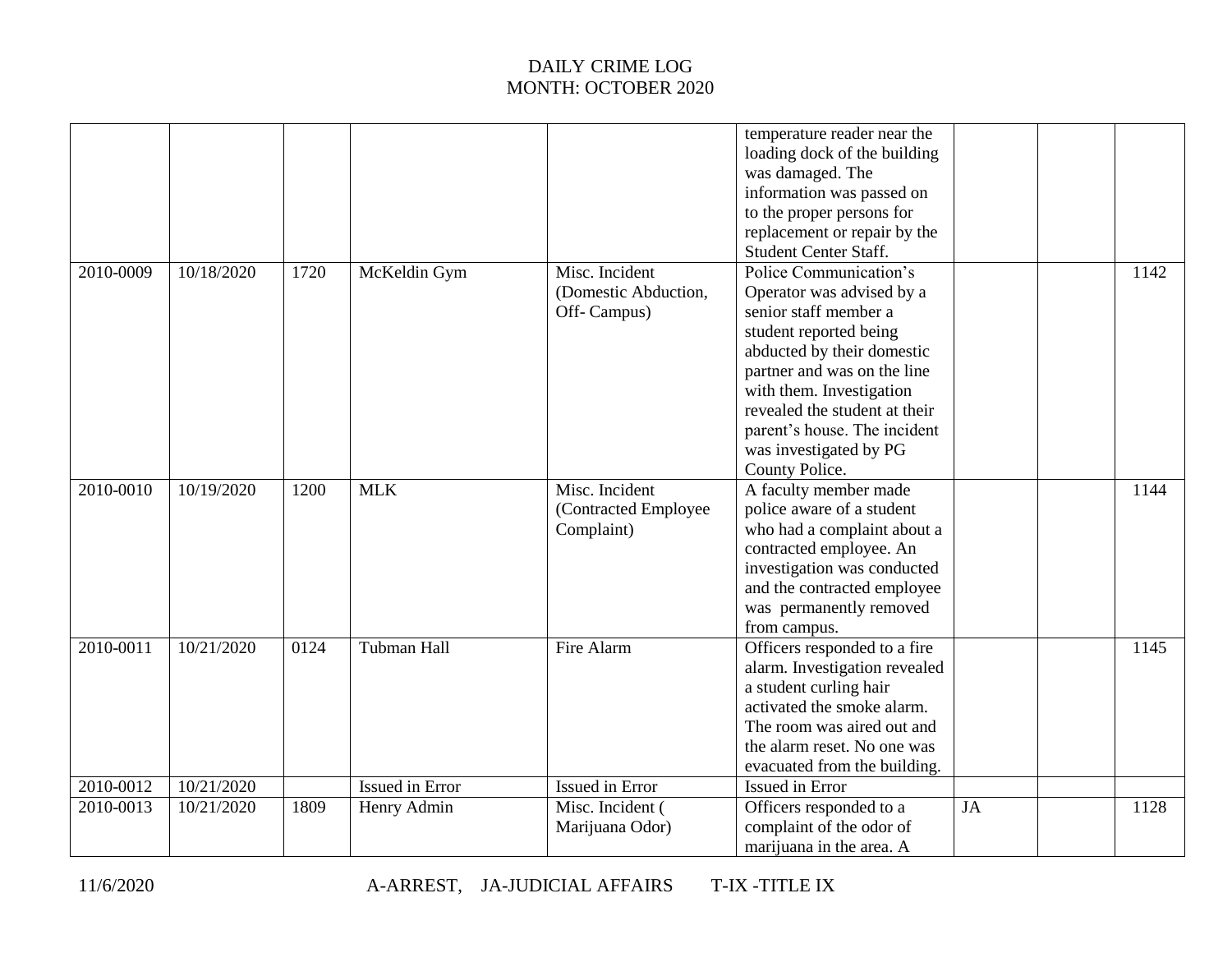|           |            |      |                   |                          | canvass of the area was<br>done. One student was in the<br>area and an inquiry was<br>performed with negative<br>results.                                                                                                                                                                                                     |    |      |
|-----------|------------|------|-------------------|--------------------------|-------------------------------------------------------------------------------------------------------------------------------------------------------------------------------------------------------------------------------------------------------------------------------------------------------------------------------|----|------|
| 2010-0014 | 10/22/2020 | 2023 | McKeldin Gym      | Theft Under \$500        | 6(A) \$100 US Currency<br>Officers responded to a<br>report of a student who lost<br>their purse containing<br>personal items. Investigation<br>revealed the student left their<br>purse on a desk in the<br>classroom they were in. All<br>items accounted for with the<br>exception of approximately<br>\$100. US Currency. |    | 1128 |
| 2010-0015 | 10/23/2020 | 1350 | <b>Haley Hall</b> | <b>Medical Emergency</b> | A contracted employee<br>reported feeling faint and<br>having lower abdominal<br>pains. EMS was called<br>responded and transported<br>the same to the hospital. The<br>spouse of the employee<br>advised the occurrence was<br>most likely attributed to a<br>previous health condition.                                     |    | 1143 |
| 2010-0016 | 10/23/2020 | 1738 | <b>CMRC</b>       | <b>Medical Emergency</b> | Officers responded to a<br>student which reportedly<br>threatened harm to<br>themselves. Upon arrival<br><b>BSU</b> counseling staff<br>members were on scene. The<br>student advised officers they<br>no longer wanted to harm<br>themselves. Medical services<br>were declined. Referred to<br>the Office of Student        | JA | 1128 |